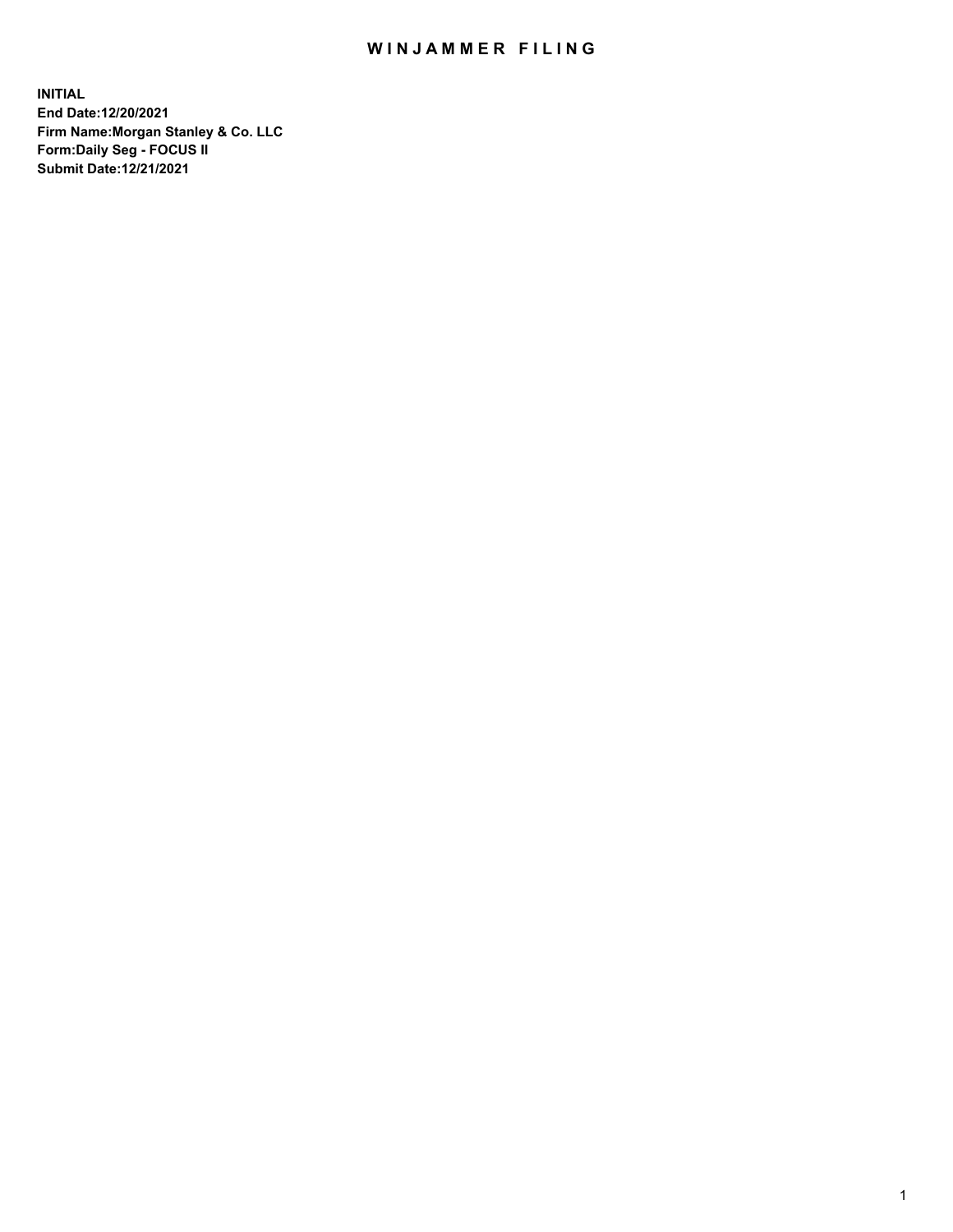**INITIAL End Date:12/20/2021 Firm Name:Morgan Stanley & Co. LLC Form:Daily Seg - FOCUS II Submit Date:12/21/2021 Daily Segregation - Cover Page**

| Name of Company                                                                                                                                                                                                                                                                                                                | Morgan Stanley & Co. LLC                                |
|--------------------------------------------------------------------------------------------------------------------------------------------------------------------------------------------------------------------------------------------------------------------------------------------------------------------------------|---------------------------------------------------------|
| <b>Contact Name</b>                                                                                                                                                                                                                                                                                                            | <b>Ikram Shah</b>                                       |
| <b>Contact Phone Number</b>                                                                                                                                                                                                                                                                                                    | 212-276-0963                                            |
| <b>Contact Email Address</b>                                                                                                                                                                                                                                                                                                   | Ikram.shah@morganstanley.com                            |
| FCM's Customer Segregated Funds Residual Interest Target (choose one):<br>a. Minimum dollar amount: ; or<br>b. Minimum percentage of customer segregated funds required:%; or<br>c. Dollar amount range between: and; or<br>d. Percentage range of customer segregated funds required between: % and %.                        | 235,000,000<br><u>0</u><br>00<br>0 Q                    |
| FCM's Customer Secured Amount Funds Residual Interest Target (choose one):<br>a. Minimum dollar amount: ; or<br>b. Minimum percentage of customer secured funds required:%; or<br>c. Dollar amount range between: and; or<br>d. Percentage range of customer secured funds required between:% and%.                            | 140,000,000<br><u>0</u><br><u>0 0</u><br>0 <sub>0</sub> |
| FCM's Cleared Swaps Customer Collateral Residual Interest Target (choose one):<br>a. Minimum dollar amount: ; or<br>b. Minimum percentage of cleared swaps customer collateral required:% ; or<br>c. Dollar amount range between: and; or<br>d. Percentage range of cleared swaps customer collateral required between:% and%. | 92,000,000<br><u>0</u><br><u>00</u><br>00               |

Attach supporting documents CH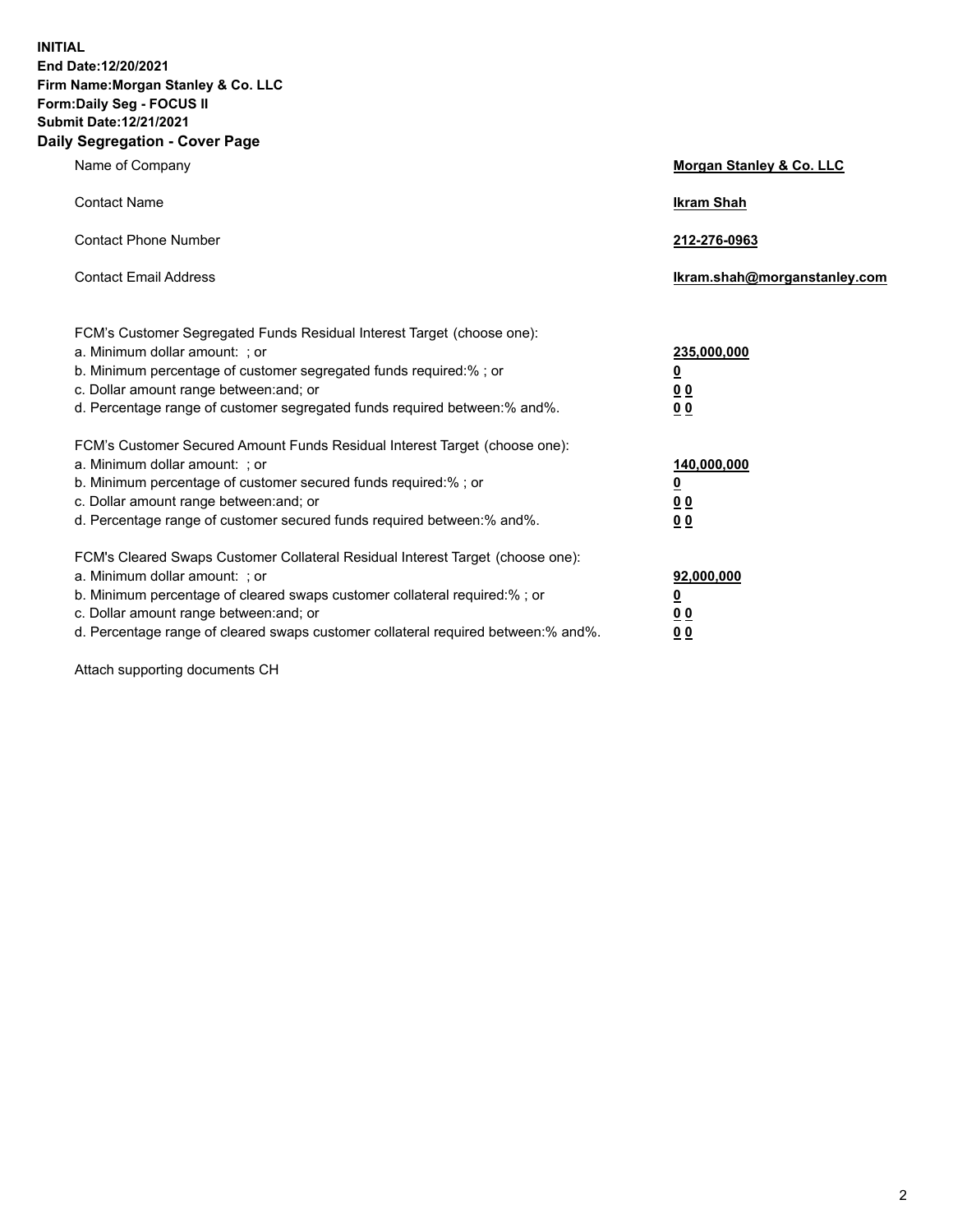## **INITIAL End Date:12/20/2021 Firm Name:Morgan Stanley & Co. LLC Form:Daily Seg - FOCUS II Submit Date:12/21/2021**

## **Daily Segregation - Secured Amounts**

Foreign Futures and Foreign Options Secured Amounts Amount required to be set aside pursuant to law, rule or regulation of a foreign government or a rule of a self-regulatory organization authorized thereunder 1. Net ledger balance - Foreign Futures and Foreign Option Trading - All Customers A. Cash **6,536,484,977** [7315] B. Securities (at market) **1,699,501,424** [7317] 2. Net unrealized profit (loss) in open futures contracts traded on a foreign board of trade **-840,622,165** [7325] 3. Exchange traded options a. Market value of open option contracts purchased on a foreign board of trade **16,764,715** [7335] b. Market value of open contracts granted (sold) on a foreign board of trade **-14,986,990** [7337] 4. Net equity (deficit) (add lines 1. 2. and 3.) **7,397,141,961** [7345] 5. Account liquidating to a deficit and account with a debit balances - gross amount **49,520,554** [7351] Less: amount offset by customer owned securities **-47,560,742** [7352] **1,959,812** 6. Amount required to be set aside as the secured amount - Net Liquidating Equity Method (add lines 4 and 5) 7. Greater of amount required to be set aside pursuant to foreign jurisdiction (above) or line 6. FUNDS DEPOSITED IN SEPARATE REGULATION 30.7 ACCOUNTS 1. Cash in banks A. Banks located in the United States **610,457,318** [7500] B. Other banks qualified under Regulation 30.7 **282,877,306** [7520] **893,334,624**

- 2. Securities
	- A. In safekeeping with banks located in the United States **402,783,171** [7540]
	- B. In safekeeping with other banks qualified under Regulation 30.7 **74,318,064** [7560] **477,101,235**
- 3. Equities with registered futures commission merchants
	-
	- B. Securities **0** [7590]
	- C. Unrealized gain (loss) on open futures contracts **1,396,979** [7600]
	- D. Value of long option contracts **0** [7610]
	- E. Value of short option contracts **0** [7615] **7,314,679** [7620]
- 4. Amounts held by clearing organizations of foreign boards of trade
	-
	- B. Securities **0** [7650]
	- C. Amount due to (from) clearing organization daily variation **0** [7660]
	- D. Value of long option contracts **0** [7670]
	- E. Value of short option contracts **0** [7675] **0** [7680]
- 5. Amounts held by members of foreign boards of trade
	-
	-
	- C. Unrealized gain (loss) on open futures contracts **-842,019,145** [7720]
	- D. Value of long option contracts **16,764,715** [7730]
	-
- 6. Amounts with other depositories designated by a foreign board of trade **0** [7760]
- 7. Segregated funds on hand **0** [7765]
- 8. Total funds in separate section 30.7 accounts **7,622,092,546** [7770]
- 9. Excess (deficiency) Set Aside for Secured Amount (subtract line 7 Secured Statement Page 1 from Line 8)
- 10. Management Target Amount for Excess funds in separate section 30.7 accounts **140,000,000** [7780]
- 11. Excess (deficiency) funds in separate 30.7 accounts over (under) Management Target **82,990,773** [7785]

**0** [7305]

[7354] **7,399,101,773** [7355]

**7,399,101,773** [7360]

[7530]

[7570]

A. Cash **5,917,700** [7580]

A. Cash **0** [7640]

 A. Cash **5,862,183,239** [7700] B. Securities **1,222,400,189** [7710] E. Value of short option contracts **-14,986,990** [7735] **6,244,342,008** [7740] **222,990,773** [7380]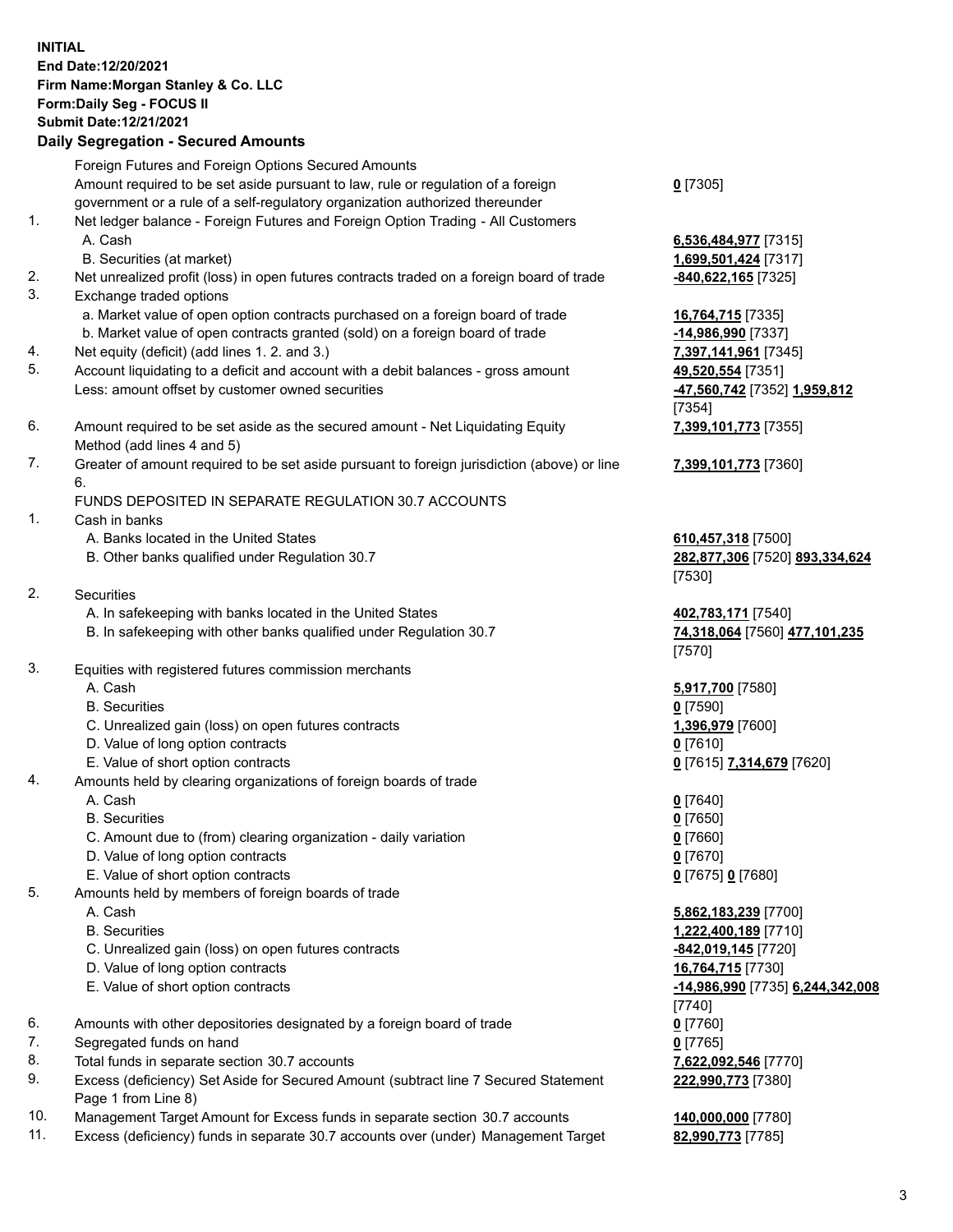**INITIAL End Date:12/20/2021 Firm Name:Morgan Stanley & Co. LLC Form:Daily Seg - FOCUS II Submit Date:12/21/2021 Daily Segregation - Segregation Statement** SEGREGATION REQUIREMENTS(Section 4d(2) of the CEAct) 1. Net ledger balance A. Cash **16,902,203,867** [7010] B. Securities (at market) **7,004,974,929** [7020] 2. Net unrealized profit (loss) in open futures contracts traded on a contract market **-516,144,389** [7030] 3. Exchange traded options A. Add market value of open option contracts purchased on a contract market **1,049,139,210** [7032] B. Deduct market value of open option contracts granted (sold) on a contract market **-701,326,397** [7033] 4. Net equity (deficit) (add lines 1, 2 and 3) **23,738,847,220** [7040] 5. Accounts liquidating to a deficit and accounts with debit balances - gross amount **411,953,273** [7045] Less: amount offset by customer securities **-410,049,458** [7047] **1,903,815** [7050] 6. Amount required to be segregated (add lines 4 and 5) **23,740,751,035** [7060] FUNDS IN SEGREGATED ACCOUNTS 7. Deposited in segregated funds bank accounts A. Cash **1,393,924,297** [7070] B. Securities representing investments of customers' funds (at market) **0** [7080] C. Securities held for particular customers or option customers in lieu of cash (at market) **3,169,445,354** [7090] 8. Margins on deposit with derivatives clearing organizations of contract markets A. Cash **15,134,653,286** [7100] B. Securities representing investments of customers' funds (at market) **0** [7110] C. Securities held for particular customers or option customers in lieu of cash (at market) **3,684,537,771** [7120] 9. Net settlement from (to) derivatives clearing organizations of contract markets **235,362,933** [7130] 10. Exchange traded options A. Value of open long option contracts **1,049,139,210** [7132] B. Value of open short option contracts **-701,326,397** [7133] 11. Net equities with other FCMs A. Net liquidating equity **10,290,486** [7140] B. Securities representing investments of customers' funds (at market) **0** [7160] C. Securities held for particular customers or option customers in lieu of cash (at market) **0** [7170] 12. Segregated funds on hand **150,991,804** [7150] 13. Total amount in segregation (add lines 7 through 12) **24,127,018,744** [7180] 14. Excess (deficiency) funds in segregation (subtract line 6 from line 13) **386,267,709** [7190]

- 15. Management Target Amount for Excess funds in segregation **235,000,000** [7194]
- 16. Excess (deficiency) funds in segregation over (under) Management Target Amount Excess

**151,267,709** [7198]